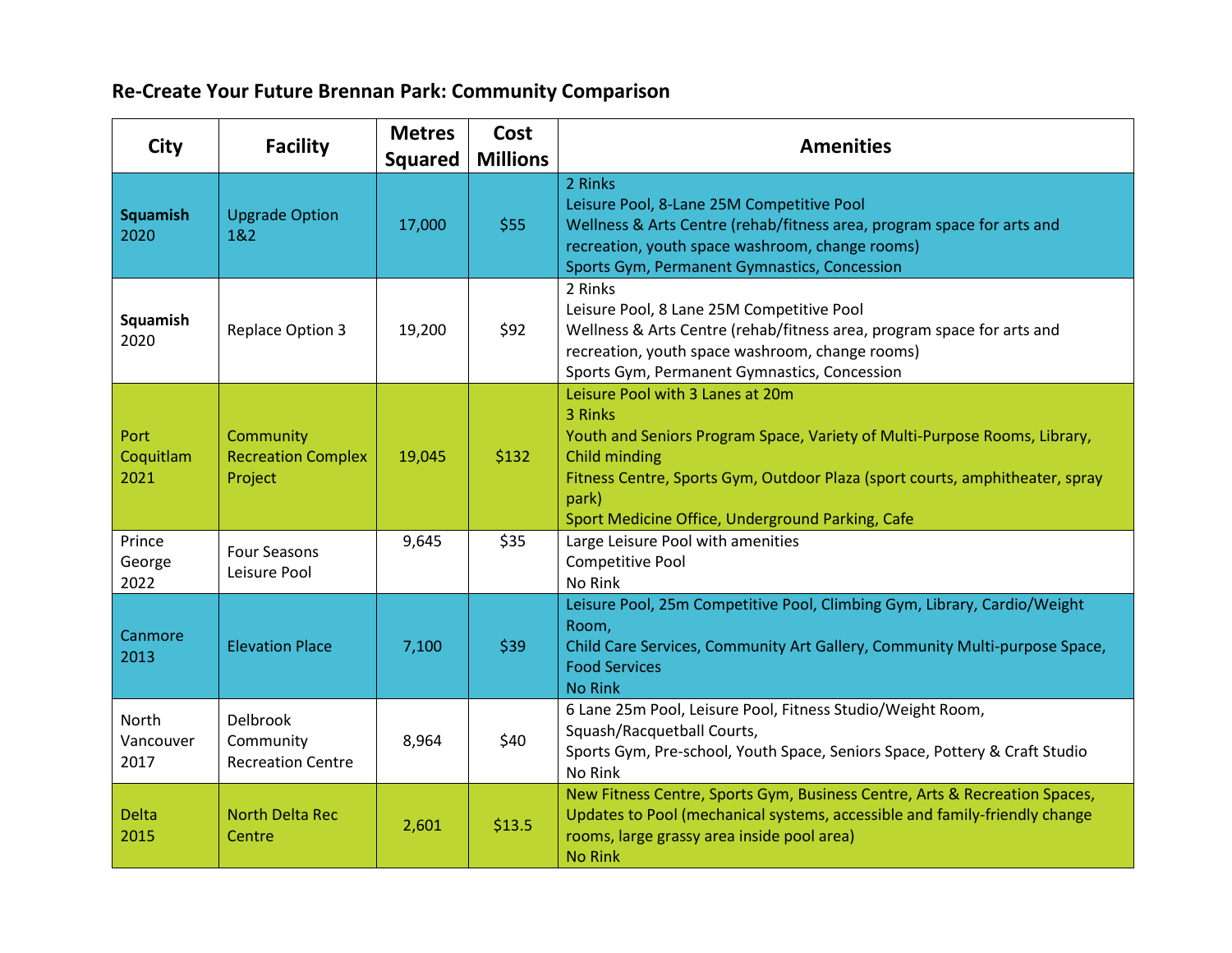## **Recreation Facility Statistics**

| Community           | <b>Soccer Fields</b> |                | Ball Diamonds   Basketball Courts | Running<br><b>Tracks</b> | Skateboard<br>Parks | <b>Tennis Courts</b> | <b>Spray Parks</b> | Lacrosse<br><b>Fields</b> |
|---------------------|----------------------|----------------|-----------------------------------|--------------------------|---------------------|----------------------|--------------------|---------------------------|
| <b>Squamish</b>     | $13*$                | $***5$         | $\mathbf 0$                       | $***0$                   | $\overline{2}$      | 4                    | $\mathbf 0$        | $\mathbf 0$               |
| Oak Bay             | 5                    | 13             | $\overline{2}$                    | $\mathbf 0$              | $\mathbf 1$         | 14                   | $\mathbf{1}$       | $\mathbf 0$               |
| Pitt Meadows        | 11                   | 6              | $\mathbf 0$                       | $\mathbf 0$              | $\mathbf 1$         | 5                    | $\mathbf{1}$       | 0                         |
| Central Saanich     | $\overline{2}$       | 8              | 3                                 | $\mathbf 0$              | $\mathbf{1}$        | $\overline{4}$       | $\mathbf 0$        | $\mathbf{1}$              |
| Terrace             | 8                    | $\overline{7}$ | $\mathbf{1}$                      | $\mathbf 0$              | $\mathbf{1}$        | $\overline{7}$       | $\mathbf 0$        | $\mathbf 0$               |
| Dawson Creek        | 8                    | 9              | $\boldsymbol{0}$                  | $\mathbf{1}$             | $\mathbf{1}$        | 4                    | $\boldsymbol{0}$   | $\mathbf 0$               |
| Port Alberni        | 5                    | 22             | $\mathbf 0$                       | $\mathbf 0$              | $\mathbf{1}$        | 10                   | 3                  | $\mathbf{1}$              |
| Salmon Arm          | 8                    | 8              | 3                                 | $\mathbf 0$              | $\mathbf{1}$        | 6                    | $\mathbf{1}$       | 0                         |
| <b>Powell River</b> | $\overline{2}$       | $2^{\circ}$    | $\mathbf{1}$                      | $\mathbf 0$              | $\mathbf 0$         | $\mathbf{1}$         | $\mathbf 0$        | $\mathbf 0$               |
| Cranbrook           | 6                    | 11             | $\overline{2}$                    | $\mathbf 0$              | $\mathbf{1}$        | $\overline{2}$       | $\overline{2}$     | 0                         |
| <b>White Rock</b>   | $\overline{2}$       | 4              | $\mathbf 0$                       | $\mathbf 0$              | $\mathbf 0$         | 5                    | $\bf{0}$           | 1                         |
| Fort St. John       | $\overline{2}$       | 15             | $\mathbf{1}$                      | $\overline{4}$           | $\mathbf{1}$        | 4                    | $\mathbf{1}$       | 1                         |
|                     |                      |                |                                   |                          |                     |                      |                    |                           |
| <b>Averages</b>     | 5.4                  | 9.3            | 1.2                               | 0.5                      | $1.1\,$             | 5.5                  | 0.8                | 0.3                       |

\*10/13 Soccer Fields overlap with Ball Diamonds

\*\*5/8 Ball Diamonds overlap with Soccer Fields

\*\*\*No District owned track but one gravel track at Don Ross Middle School